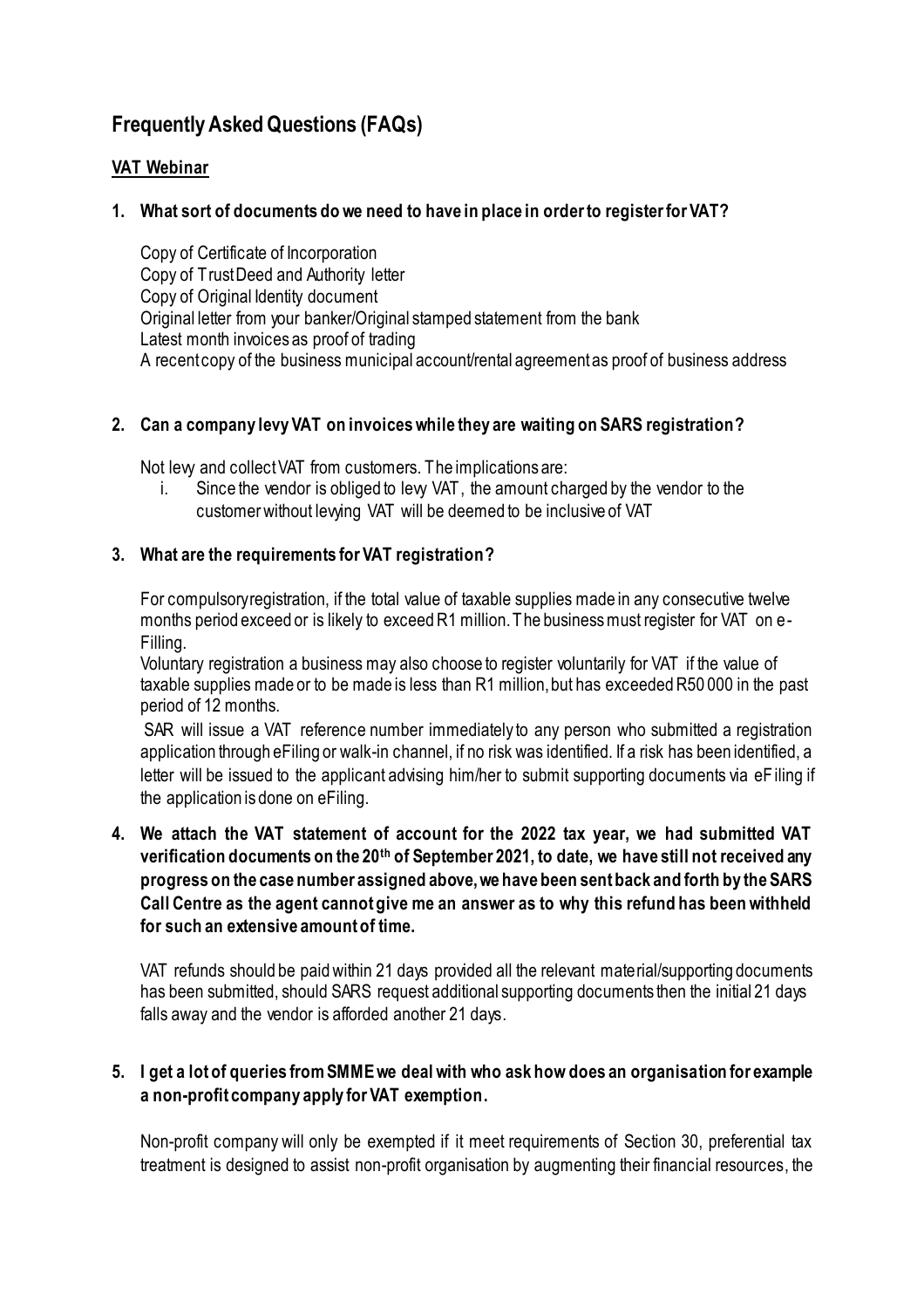preferential treatment is however not automatic and organisation that meet the requirement set out in the income tax must apply for this exemption. The company needs to apply and get approval.

# **6. Can Diesel registration be backdated? If yes, how many months far back is allowed?**

No it cannot be backdated, you can claim a diesel refund only once you have registered as a VAT vendor and you have met all the requirements of registering as a Vendor. You can claim diesel fuel refund if you are registered VAT vendor and your business is involved in one of the following industries:

- i. Farming on land
- ii. Mining on land
- iii. Forestry
- iv. Offshore activities

## **7. I intend to file a VAT201 via Xero. Please advise where I can get the SARS ISV logins**

On eFiling you need to select the following options (they already need to know which software they will be using)

- Organisation
- Organisation (Left)
- ISV activation

## **8. Why is there a delay in my VAT refunds not being paid out?**

There can however be many reasons, i.e. supporting documents, audit etc. VAT refunds should be paid within 21 days provided all the relevant material/supporting documents has been submitted, should SARS request additional supporting documents then the initial 21 days falls away and the vendor is afforded another 21 days or unless an Auditor decides otherwise.

## **9. I have been activated as a representative on efiling and I need to register for VAT on voluntary basis. I struggle when I get to step 5, only income tax is listed thereon?**

Step 5

Click VAT under My tax products> Revenue on the left menu

Step 6

Select Add new product registration to register new or additional VAT branch registration:

Step 7

i. eFiling channel: if the VAT liability date is back dated, the liability date will default to the date the application is made. The vendor must visit the SARS Branch with the necessary supporting documents such as financial statements, signed contracts or invoices issued to request the liability date to be back dated.